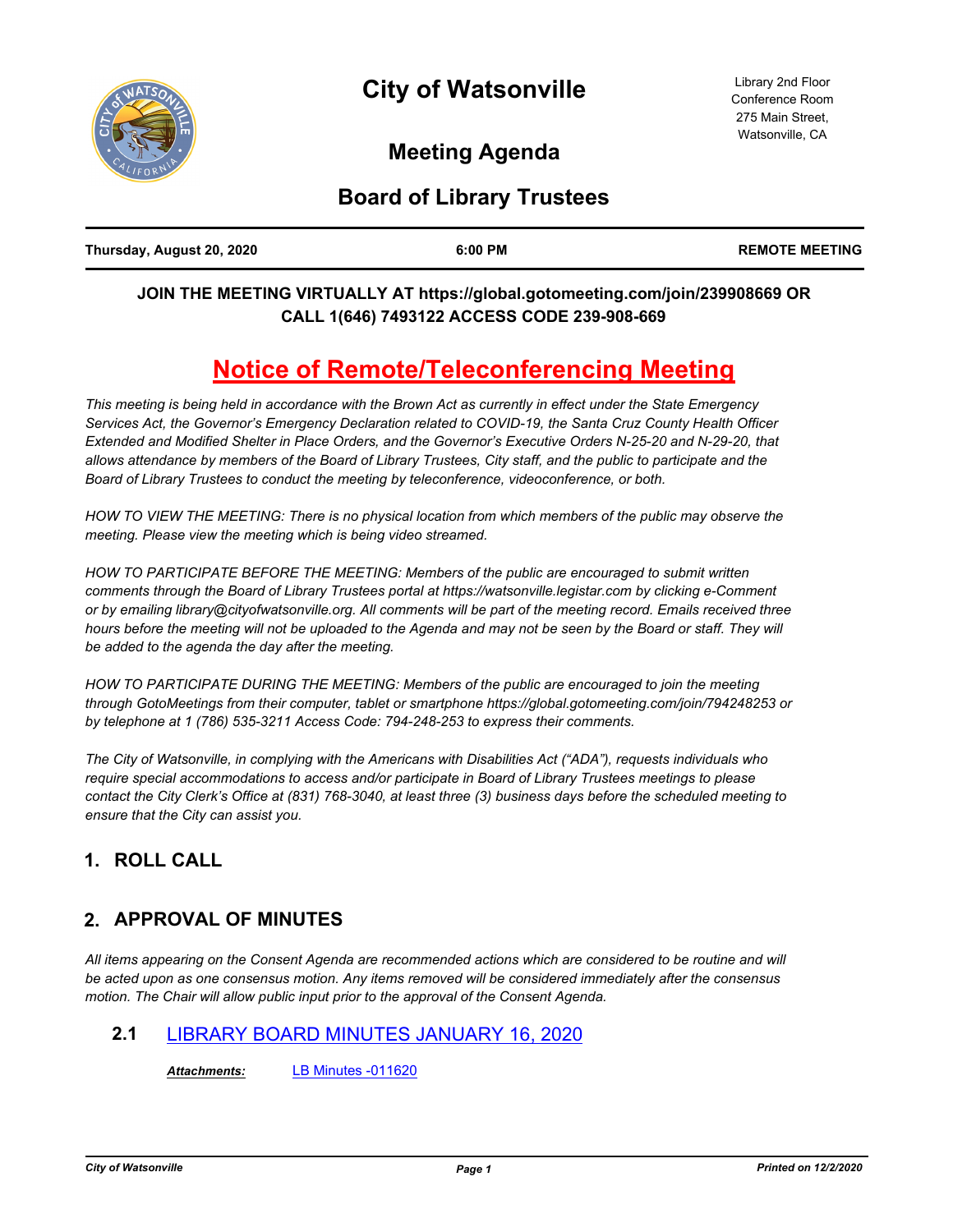#### **3. ORAL COMMUNICATIONS**

*(This time is set aside for members of the general public to address the Board on any item not on the Agenda,*  which is within the subject matter jurisdiction of the Board. No action or discussion shall be taken on any item *presented except that any Member may respond to statements made or questions asked, or may ask questions for clarification. All matters of an administrative nature will be referred to staff. All matters relating to Board will be noted in the minutes and may be scheduled for discussion at a future meeting or referred to staff for clarification and report. Any Member may place matters brought up under Oral Communications on a future agenda.*

3.1 ORAL COMMUNICATIONS FROM THE PUBLIC AND TRUSTEES

### 3.2 ORAL COMMUNICATIONS FROM THE LIBRARY DIRECTOR

# A. COMMENT FORMS

#### **4. UNFINISHED BUSINESS**

**4.1** [LIBRARY STRATEGIC PLAN](http://watsonville.legistar.com/gateway.aspx?m=l&id=/matter.aspx?key=3347)

*Attachments:* [WPL Strategic Plan](http://watsonville.legistar.com/gateway.aspx?M=F&ID=1f4ab426-7ebb-41c9-80d4-51cd7bcfcbad.pdf)

### **5. NEW BUSINESS**

- **5.1** [SOCIAL MEDIA POLICY](http://watsonville.legistar.com/gateway.aspx?m=l&id=/matter.aspx?key=3331) *Attachments:* [WPL Social Media Policy](http://watsonville.legistar.com/gateway.aspx?M=F&ID=9d7cabc0-3562-4da9-8272-d0cf0b4305ac.docx)
- 5.2 POET LAUREATE

### **6. REPORTS**

- 6.1 FRIENDS OF THE LIBRARY
- 6.2 PROGRAMS

#### **7. ADJOURNMENT**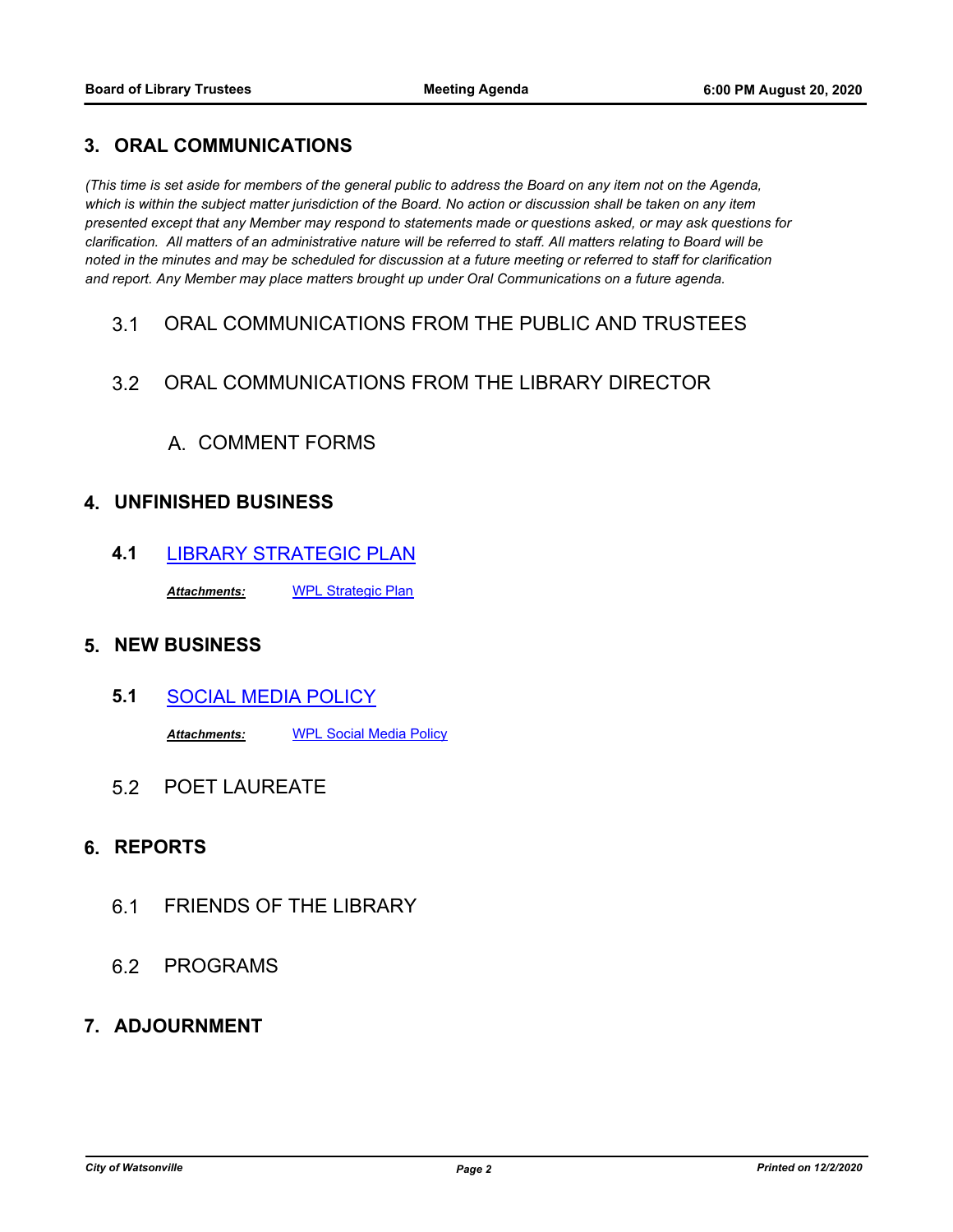

# **City of Watsonville**

Library 2nd Floor Conference Room 275 Main Street, Watsonville, CA

# **Meeting Minutes**

# **Board of Library Trustees**

*Chair Victoria M. Bañales Vice Chair Barbara Corrigan*

*Blanca Baltazar-Sabbah, Trustee Joyce Parr, Trustee Providence Medrano Martinez, Trustee Diane Muñoz, Trustee Anthony Bernard Tapiz Jr., Trustee*

**Thursday, January 16, 2020 6:00 P.M.**

**Library 2nd Floor Conference Room 275 Main Street, Watsonville**

# **1. ROLL CALL**

MEMBERS PRESENT: Bañales, Corrigan, Medrano, Muñoz, Parr and Tapiz. STAFF MEMBERS PRESENT: Carol, Heitzig, Library Director, Luz Martinez, Administrative Analyst.

# **2. APPROVAL OF MINUTES**

2.1 MINUTES OF NOVEMBER 21, 2019 – Trustee Muñoz motioned to approve minutes, seconded by Trustee Corrigan motioned passed with 4 ayes.

# **3. ORAL COMMUNICATIONS**

3.1ORAL COMMUNICATIONS FROM THE PUBLIC AND TRUSTEES Trustee Muñoz announced that the County of Education is going to launch their five-year Strategic plan.

Reyna Grande will be the keynote speaker for Latino Role Model Conference on February 1<sup>st</sup> 9:00 am-1:30 pm at the Cabrillo College.

Trustee Baltazar-Sabbah asked how an agenda item could be add to future agendas. A constituent requested information regarding the library fee schedule specifically the use of a collection agency fee. Trustees can email agenda topics to Library Director two weeks before meeting.

3.2ORAL COMMUNICATIONS FROM THE LIBRARY DIRECTOR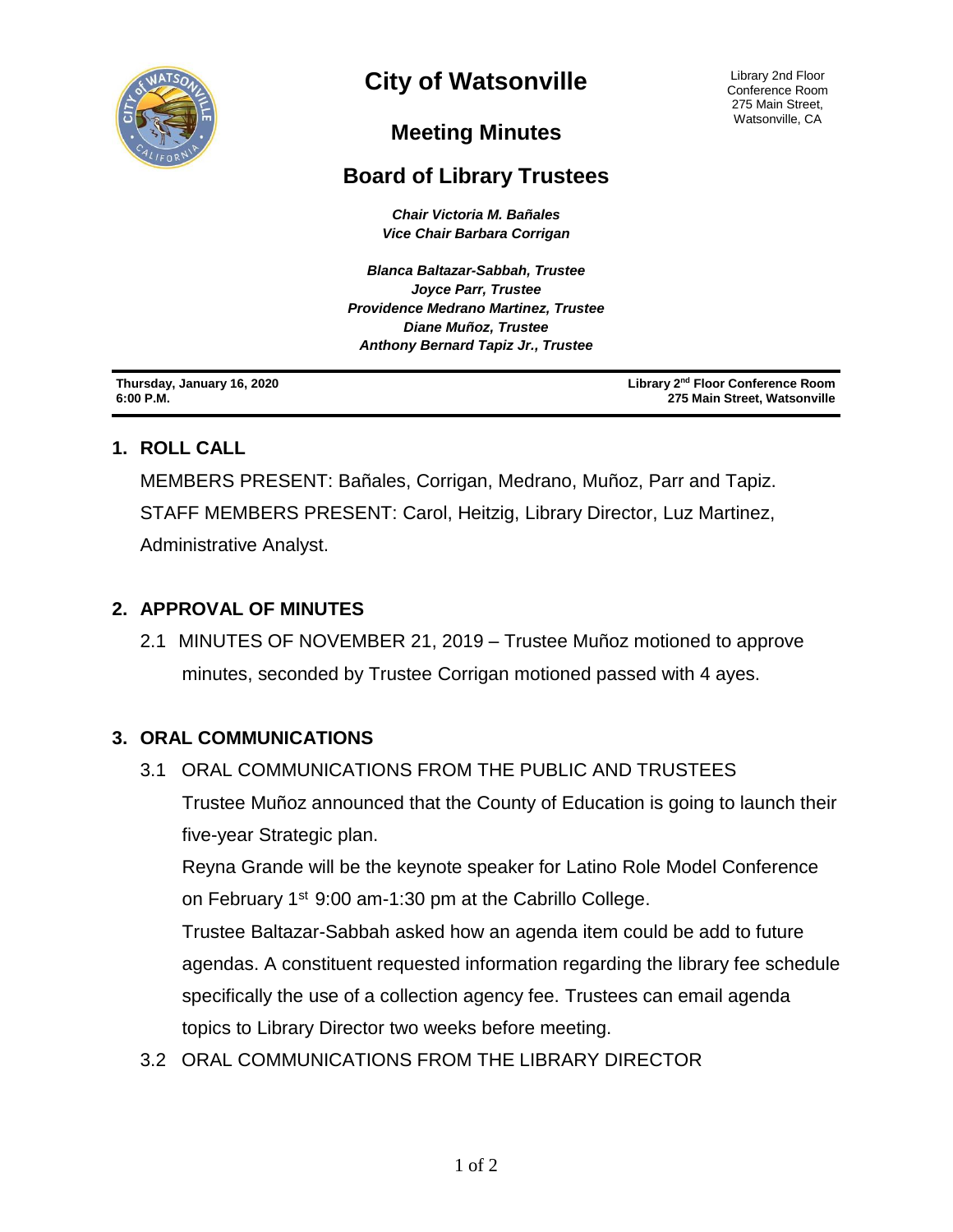Library staff have labeled over 75,000 items with the new RFID tag; the new tag will simplify inventory and the checkout/in process.

The Library received a grant to improve WiFi connectivity increasing bandwidth; the project will begin in March.

The Library Director hired Jillian Wilson as the new Adult Librarian, California Agricultural Workers' History Center.

A. COMMENT FORMS

No comment forms at this time.

# **4. UNFINISHED BUSINESS**

4.1 LIBRARY STRATEGIC PLAN

The date for the community strategic planning retreat has changed to Saturday, February 22. The Library has received 650 survey responses.

# **5. REPORTS**

# 5.1 FRIENDS' OF THE LIBRARY

The Friends' agreed to sponsor all library programs for the 2020 year (\$27,000).

The Friends' annual meeting will be held on February 29<sup>th</sup> 1:00 pm

# 5.2 PROGRAMS

- No-Sew Pillows
- Film Screening
- Poetry Circle

# **ADJOURNMENT**

**6:45 pm**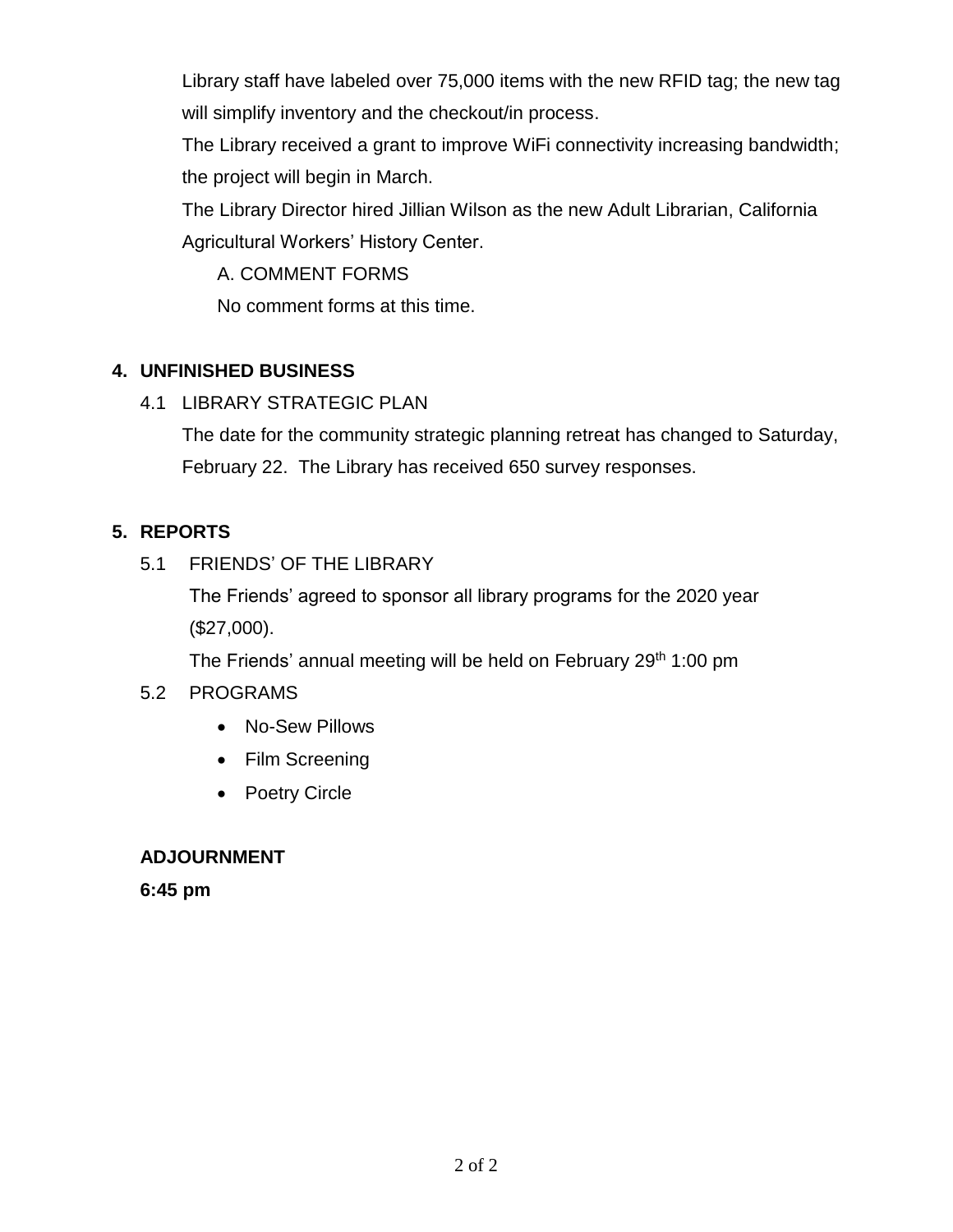### **WATSONVILLE PUBLIC LIBRARY** *Strategic Plan* **2020 – 2023**

The library's strategic plan is a roadmap for the future that:

- Aligns with the City of Watsonville's strategic plan.
- Articulates the library's priorities and guides policy decisions.
- Enables staff to develop feasible, actionable strategies to address priorities, implement policies and allocate resources effectively.
- Supports reading, curiosity, creativity and community engagement.

### **1. Improve the lives of Watsonville's children and families.**

The library will continue to provide innovative services that support school success, a lifelong love of reading, and the intellectual and social development of our youth, from birth through adolescence. We also support parents and caregivers in their efforts to give children their best possible start in life.

#### **Focus Areas:**

- **Babies, toddlers and preschoolers** the library will provide storytimes and other opportunities for early childhood learning, and work in partnership with other early childhood providers.
	- o Provide virtual storytimes
	- o Provide Spanish language storytimes
	- o Strengthen partnerships (school district, early childhood providers)
- **Elementary school-aged children** the library will create opportunities for grade schoolers to learn and grow, including Summer Reading, afterschool programs and homework help.
	- o Develop a virtual learning hub
	- o Offer services for group homes and kids in foster care
	- o Offer virtual programming and book groups
	- $\circ$  Collaborate with school district on projects and services
- **Teens** the library will offer events and activities that engage and support adolescents, including volunteer opportunities.
	- o Offer a virtual book group
	- o Offer teen focused virtual programming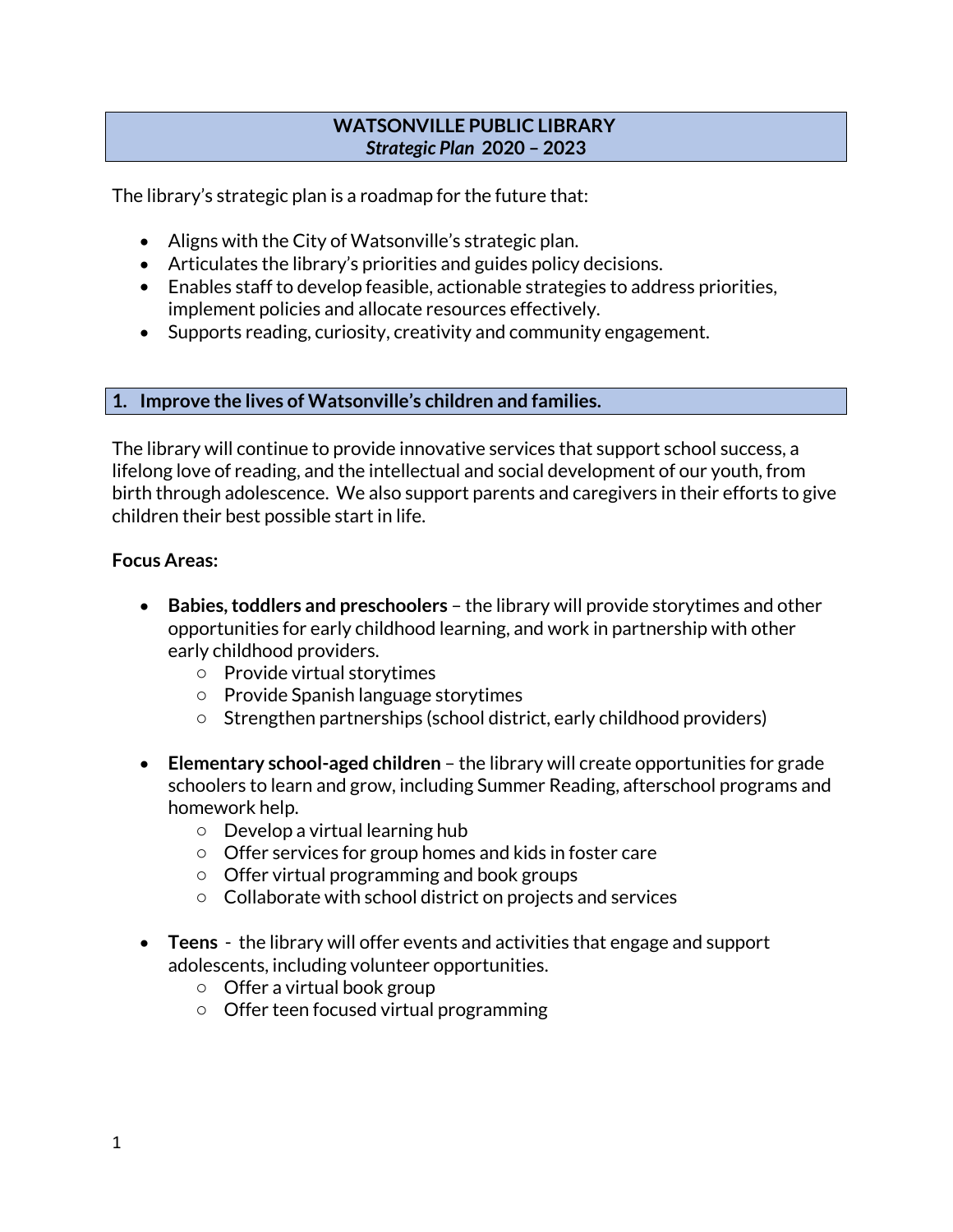# **2. Facilitate lifelong learning for all residents.**

The library will continue to provide high quality and relevant resources, materials programs, events and services to satisfy the information needs of people of all ages. **Focus Areas:**

- **Vibrant Collection** the library will continue to develop a dynamic and diverse collection of both physical and downloadable materials.
	- o Increase Spanish language collection
	- o Increase e-resources
- **Programming** –the library will offer a wide range of educational events, classes and activities.
	- o Offer writer's workshops
	- o Offer arts-focused exhibits and programming
	- o Offer adult literacy opportunities
	- o Offer life skills programs (such as financial literacy, retirement, etc.)
	- $\circ$  Offer programs for young adults (in their twenties)
- **Outreach** the library will provide library services and materials beyond its two locations.
	- o Provide services through the Bibliovan
	- o Reach out to speakers of Mixteco, Purebcha and Triquik
- **Technology** the library will offer internet and computer access as well as learning opportunities relating to diverse technologies.
	- o Offer technology classes
	- o Offer lending laptops

### **3. Celebrate the unique diversity and heritage of our community.**

Home to a community with a rich and diverse cultural, linguistic and ethnic heritage, the library will illuminate this diversity and support cross cultural engagement.

### **Focus Areas:**

- **Culture and language** the library will provide regular opportunities for local residents to experience and honor all the cultures and languages that have shaped and continue to shape Watsonville.
	- o Offer diverse celebrations and public events
	- o Preserve cultural heritage through services, activities and the library collection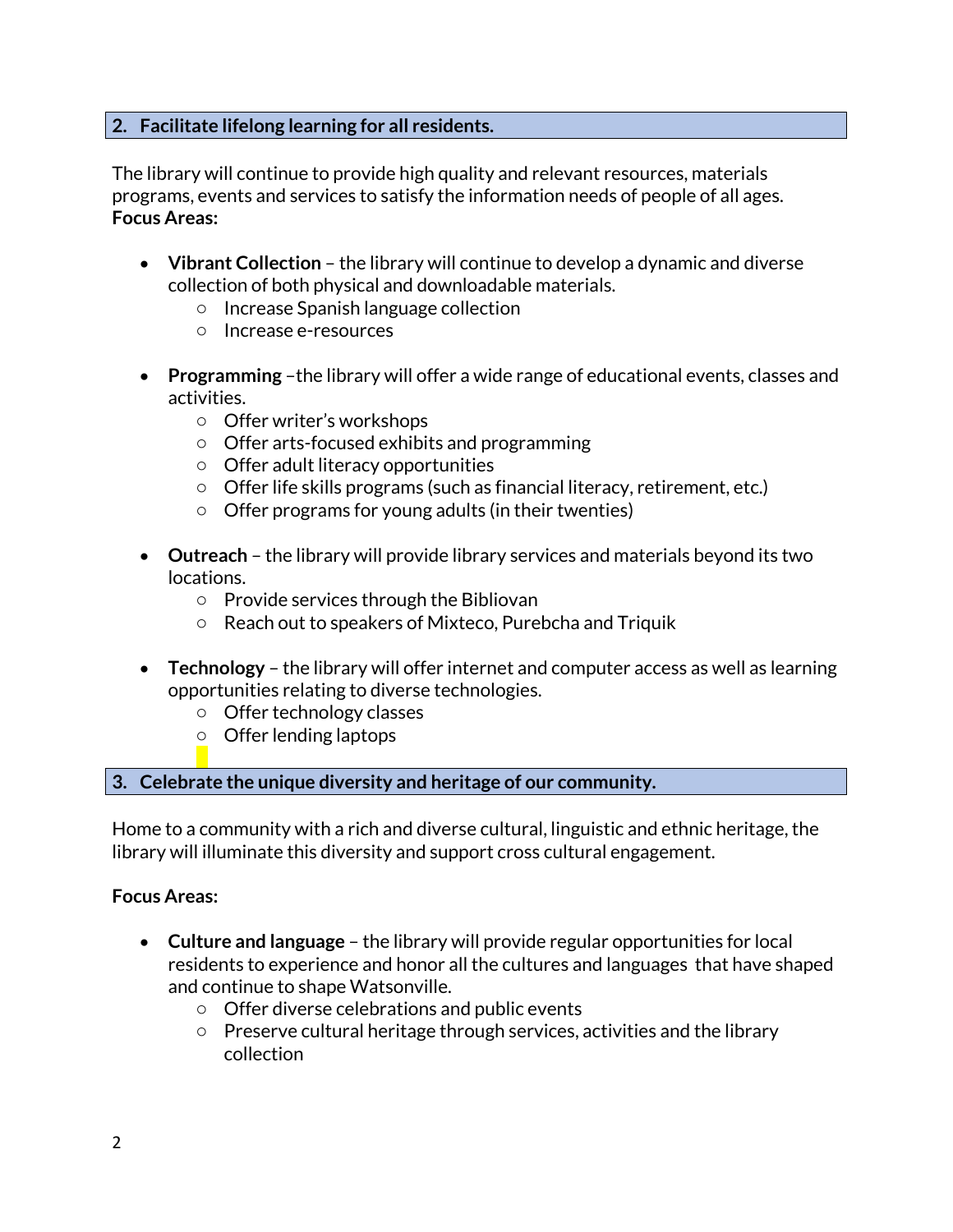**Local history** – the library will provide ongoing educational opportunities through the California Agricultural Workers' History Center

### **4. Support economic development.**

The library will play a key role in the city's effort to strengthen the local economy by providing resources, training and support for small businesses owners and job seekers.

### **Focus Areas:**

- **Small business owners** the library will increase its engagement with the local business community.
	- o Provide resources and support for those starting or maintaining small businesses
	- o Provide resources and support for grant seekers
- **Job seekers** the library will provide resources to support their success.
	- o Expand virtual job seeking resources
	- o Organize and participate in local job fairs

### **5. Create community connections.**

The library will continue to connect local residents with the community and with each other at our Main and Freedom Branch locations, on our website and through our ongoing outreach activities.

### **Focus Areas:**

- **Marketing and communications** the library will effectively communicate about its programs and services to maximize use of its resources and services.
- **Support for vulnerable residents** the library will provide access to local resources and support for those experiencing homelessness.
- **Civic engagement** the library will provide opportunities for community members to discuss issues that matter.
- **Partnerships** the library will develop and maintain strong partnerships with local organizations and agencies:
	- o Collaborate with other city departments
	- o Collaborate with Friends of the Library
	- o Collaborate with nonprofit organizations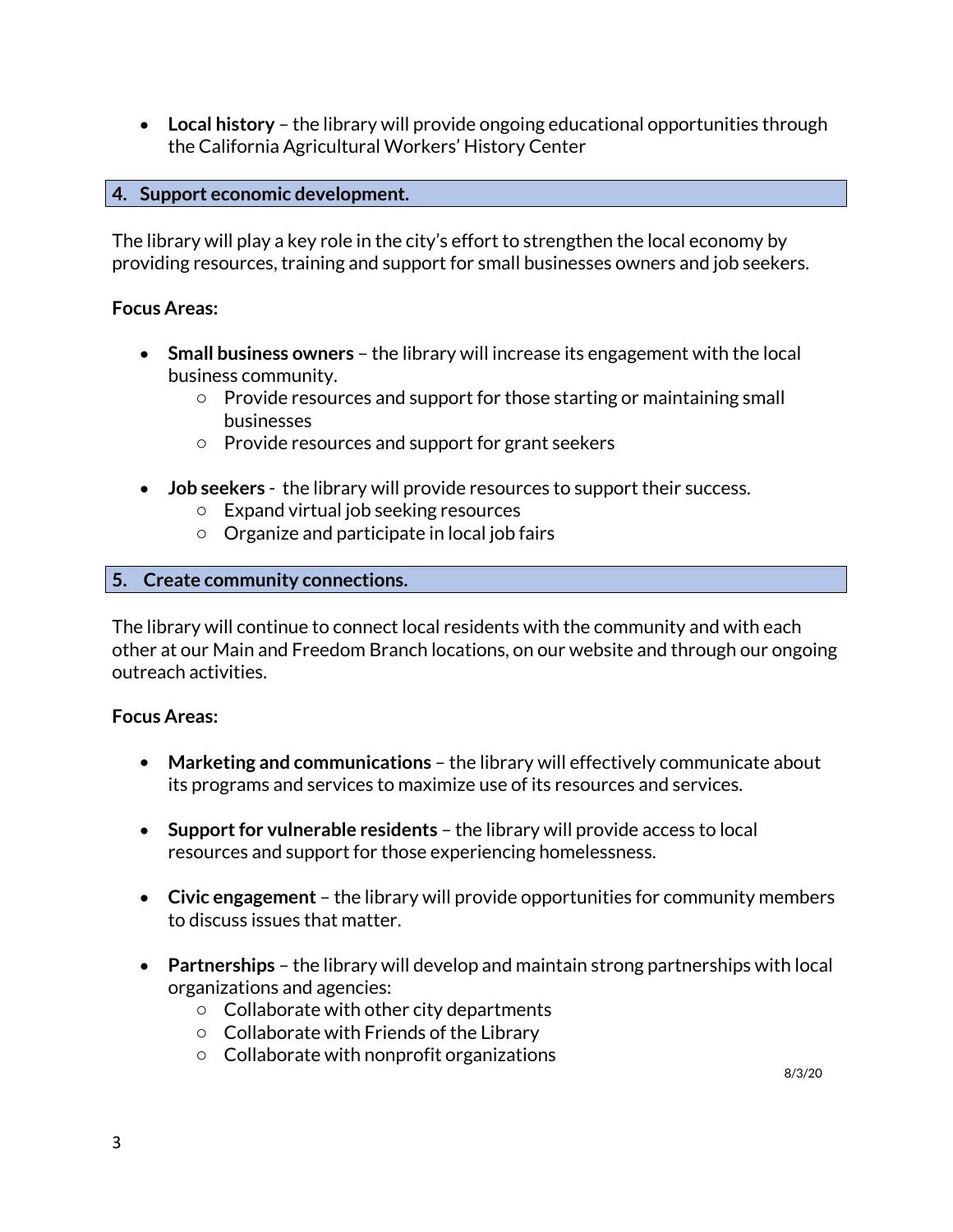

# **Social Media Policy & Strategy**

# **Social Media Policy**

### **Definition**

For the purpose of this policy, Social networking is defined as communication through an online service or site for building informal or formal relationships among people and organizations that share a common interest. Social media and social networks are internetbased programs that are used to communicate; some examples are Facebook, Instagram, Twitter, LinkedIn, Blogs, etc.

### **Purpose & Goals**

In keeping with the Watsonville Public Libraries (WPL) mission to gather, learn, and celebrate, WPL endorses the use of carefully chosen social media tools to enhance communication, collaboration, and information exchange between the library and our community. WPL recognizes the value of social media to increase the library's visibility, connection to community, and to further its mission. Social media offers new ways of informing the public and engaging residents in our community. The primary goals of social networking by WPL are:

- Increase the library's connection to the community
- Community outreach, marketing, and publicity
- Cultural and Educational programming
- Increased opportunity to receive community input
- Additional library related uses that may be explored or expanded upon as deemed reasonable by library administration
- Advertisement of volunteer opportunities available at the library
- New opportunities to build partnerships
- Ways to support the library

All use of social networks shall be consistent with WPL's mission, vision, and purpose. As such, the use of social networks will focus on library related activities and/or topics of community interest.

All official WPL presences on social media sites or services are considered an extension of WPL's information networks and are governed by WPL's policies, including, but not limited to, the internet and computer use policies. Members of the public are encouraged to use WPL's social media sites to post items that are related to library activities and community topics of interest. WPL staff will review these posts on an on-going basis for relevance and/or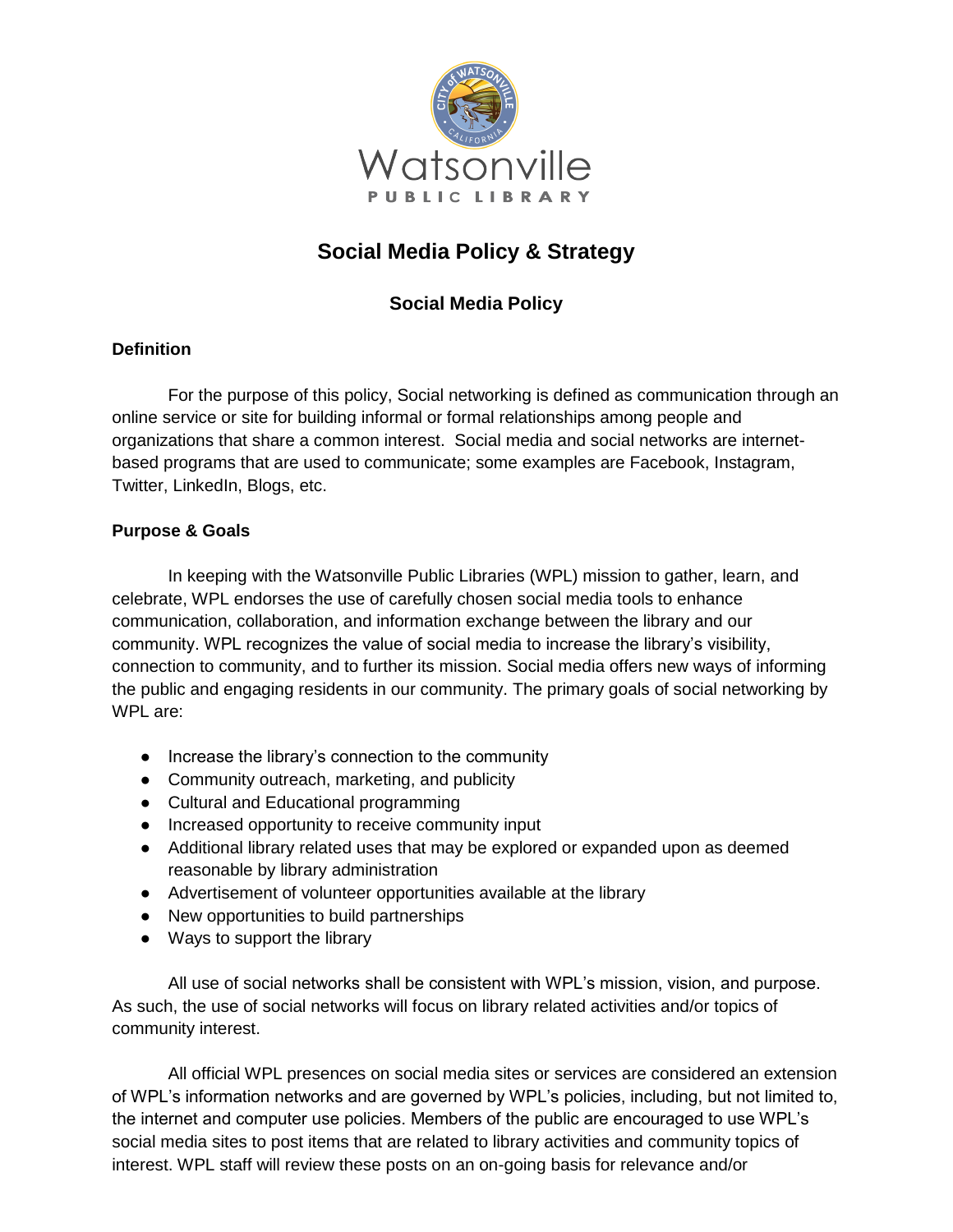appropriateness. Posts that are deemed inappropriate for any reason will be removed. Examples of writing or images that are strictly prohibited include, but are not limited to, the following:

- Obscene, threatening, discriminatory, harassing, slanderous or off topic posts
- Plagiarized or unauthorized copyrighted materials
- Soliciting of personal services or commercial advertisements
- All illegal information or activities
- Personal or private information like email addresses, phone numbers, etc.
- Political activities, except library related informational items posted by WPL staff.
- Anything that violates WPL's policies, procedures, and code of conduct.
- Items that are determined to be in conflict with WPL's mission and vision, or statements that are detrimental to WPL's ability to business.

Postings of this type will be detailed and follow-up action may be taken as deemed appropriate by library administration, including, but not limited to, banning the poster from further use, or reporting the user to the service providers or law-enforcement authorities. By using WPL's social media sites, users are agreeing to follow WPL's Social Media Policy. WPL administration, or its designated representative reserves the right to delete submissions that are deemed inappropriate.

# **Social Media Strategy**

#### **Moderation & Posting**

Social media moderator(s) will be appointed to manage WPL's social media accounts. Designated moderator(s) must be a WPL employee and be familiar with WPL policies. Furthermore, designated moderator(s) shall understand the scope of responsibility and be appropriately knowledgeable and/or trained to interact on behalf of the organization. General guidelines for managing WPL's social media include:

- Maintain and update the social media sites following WPL's Social Media Procedures.
- Use or add visual content, such as photos, videos, URL's, etc whenever possible.
- Maintain a single voice: Informative, neutral, and light in tone.
- Highlight the library's community value and the intended outcomes that library programs, activities, and discussions intend to achieve
- Respond to inquiries as appropriate

#### **Establishment of Social Media Accounts**

WPL may establish social media accounts with the permission of the library director.

#### **Content of Posts**

Posts should inform library users about services, resources, programs, events and promote library use, as well as encourage dialogue between users and library representatives.